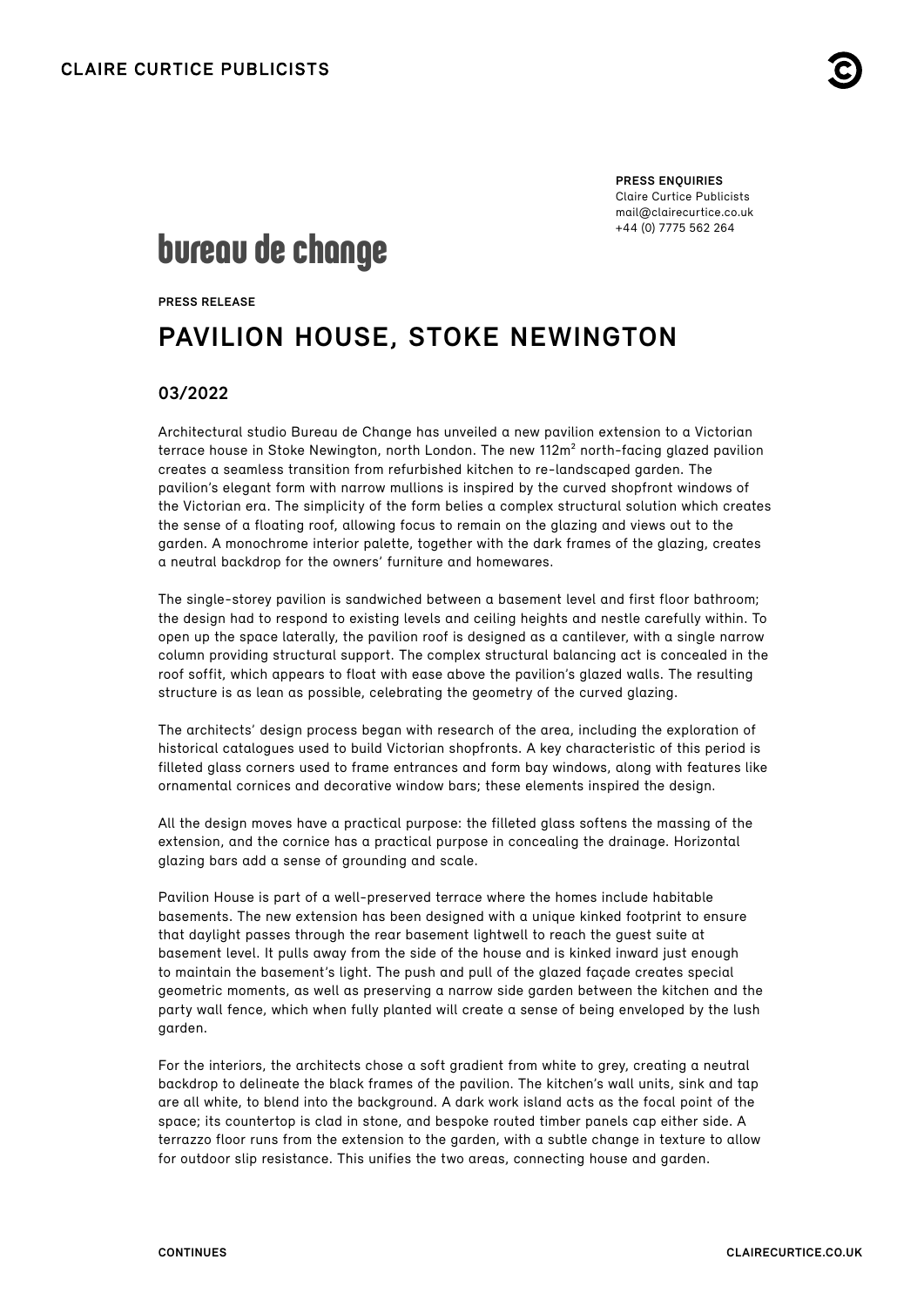## **CLAIRE CURTICE PUBLICISTS**



#### Ben Bignall, house owner, said:

"The design has been transformative. Prior to the works we had a cramped kitchen with just a single narrow door connecting to the rear garden, which was cluttered with planters. The new pavilion draws you through the house and creates a light-filled space in which to enjoy the garden all year-round."

Caitlin Tobias Kenessey, Associate, Bureau de Change, said: "With its curved glass walls and irregular form, the pavilion brings in more daylight and creates a more dynamic threshold into the garden than would have been achieved with a standard full width extension, and the push-pull geometry creates pockets and corners which the furniture nestles into."

#### **Press enquiries:**

Claire Curtice Publicists [mail@clairecurtice.co.uk](mailto:mail@clairecurtice.co.uk?subject=Bureau de Change - Pavilion House) +44 (0)7775 562264

#### **NOTES TO EDITORS**

| Location:              | Stoke Newington, London  |
|------------------------|--------------------------|
| Original house:        | 100m <sup>2</sup>        |
| <b>Extended house:</b> | 112m <sup>2</sup>        |
| Client:                | Private                  |
| Architect:             | Bureau de Change         |
| Contractor:            | <b>STEC Construction</b> |
| Structural engineer:   | SimpleWorks              |
| Photos:                | © Gilbert McCarragher    |

**Bureau de Change** is an award-winning architecture practice founded by Katerina Dionysopoulou and Billy Mavropoulos, who hail from Greece and met while training as young architects working at Foster + Partners.

Projects by Bureau de Change are a direct product of the founders' upbringing, passions and experiences – combining the pragmatism and formality of their architectural training with a desire to bring a sense of theatre, playfulness and innovation to the design of spaces, products and environments. The result is a studio where rigorous thinking and analysis are brought to life through prototyping, testing and making.

Billy and Katerina combine practice with teaching, leading an undergraduate unit at The Bartlett School of Architecture, UCL.

The practice is celebrated for its highly inventive and playful private residences, which celebrate material, form and light, including Folds House, Haringey (2015); Step House, Hampstead (2018); Frame House, Clapham (2020); and the Long House in the Cotswolds (2020); as well as richly textured commercial projects such as The Interlock, Fitzrovia (2019), and The Gaslight, Fitzrovia (2020).

The practice has won numerous awards, including FX Breakthrough Talent of the Year 2016 and The Sunday Times Architect of the Year Award 2019.

#### **[www.b-de-c.com](http://www.b-de-c.com)**